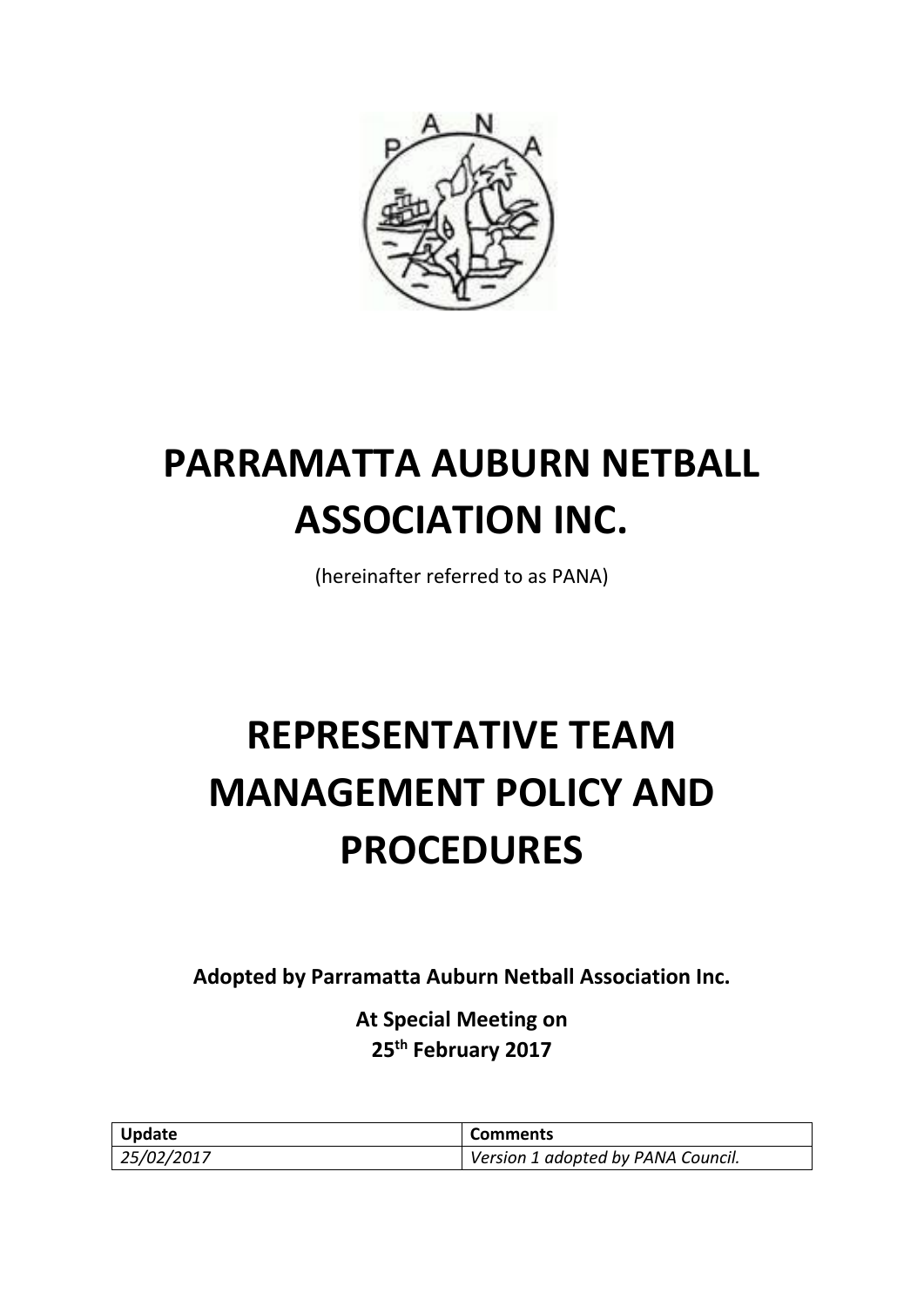

# **TABLE OF CONTENTS**

## *Page*

| 1. | <b>Appointments Panel</b>      |  |
|----|--------------------------------|--|
| 2. | Representative Coach           |  |
| 3. | Representative Assistant Coach |  |
| 4. | <b>Representative Manager</b>  |  |

\*\*\*\*\*\*\*\*\*\*\*\*\*\*\*\*\*\*\*\*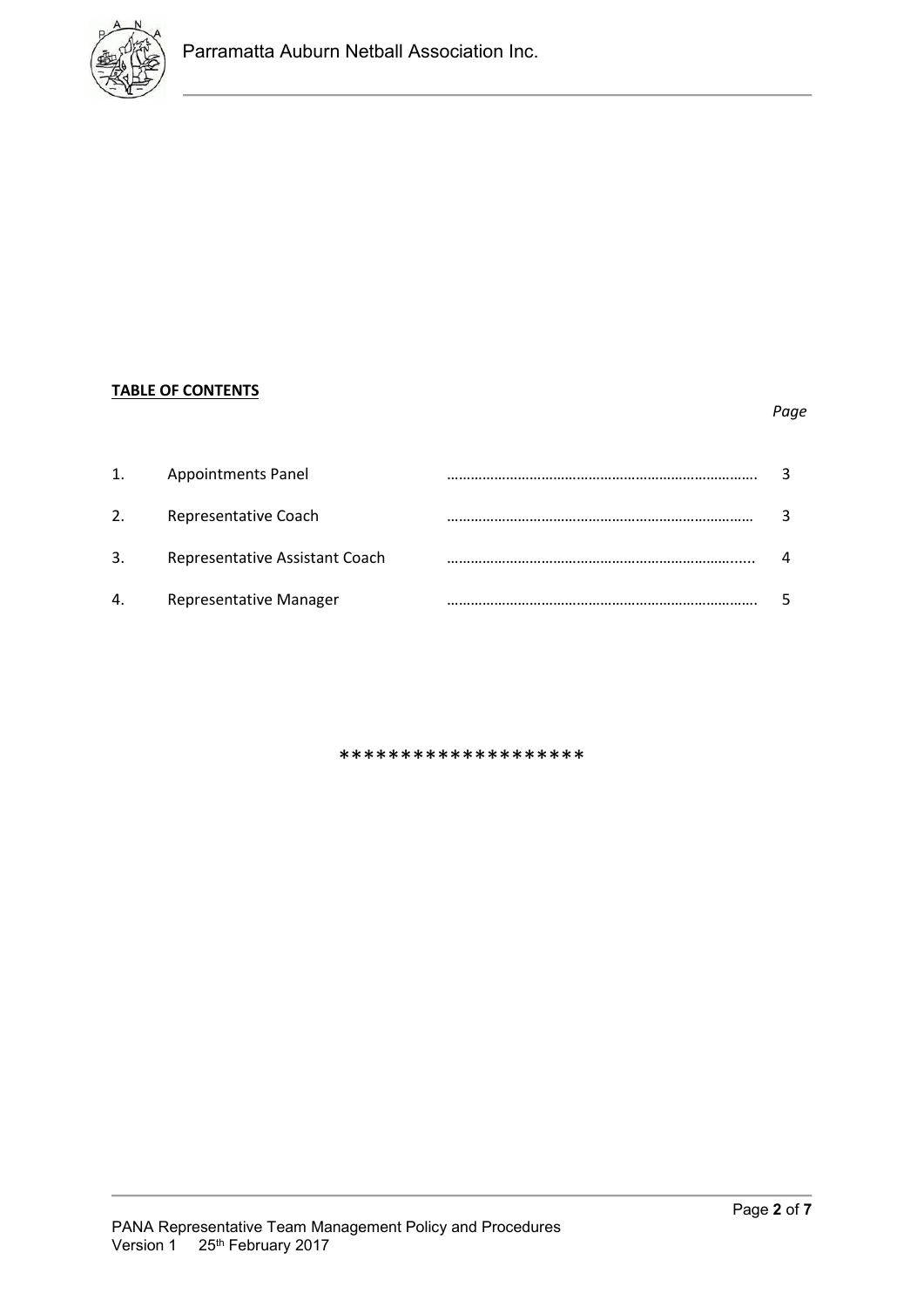

## **1. APPOINTMENTS PANEL**

## **1.1 Panel Members**

The panel shall consist of the PANA Executive.

Panel members must excuse themselves if there is a nomination from a family member or if they themselves have nominated for a team management position.

#### **1.2 Duties**

The duties of the Panel are to:

- 1) Appoint Representative Managers,
- 2) Appoint Representative Coaching personnel.
- 3) Appoint Representative Team Primary Carers.
- 4) Appointments are to be made prior to team selection, where possible.

## **2. REPRESENTATIVE COACH**

Coaching personnel may receive an honorary gratuity for carrying out their official duties for the season. Some uniform items may be supplied. The level of support may vary from year to year according to the approved budget allowance.

## **2.1 Appointment Criteria**

To be eligible for appointment, a Representative coach must:

- 1) Hold a current Netball Australia Registration and be a Financial Member of Netball NSW. If not already registered with PANA, this must be undertaken prior to the commencement of the appointment.
- 2) As a minimum hold a current Netball Australia Foundation Course Accreditation (or completion in year of appointment, preferably prior to the commencement of the position),
- 3) Have a current Netball Australia Umpiring Theory Examination Pass,
- 4) Be suitable in terms of behaviour, ethics and attitude to represent PANA,
- 5) Have planning, communication and organisational skills
- 6) Possess the ability to meet the duties, attendance and reporting requirements as per this policy,
- 7) Give assurance that the policies and documents of PANA and Netball NSW will be followed, including the players under their control.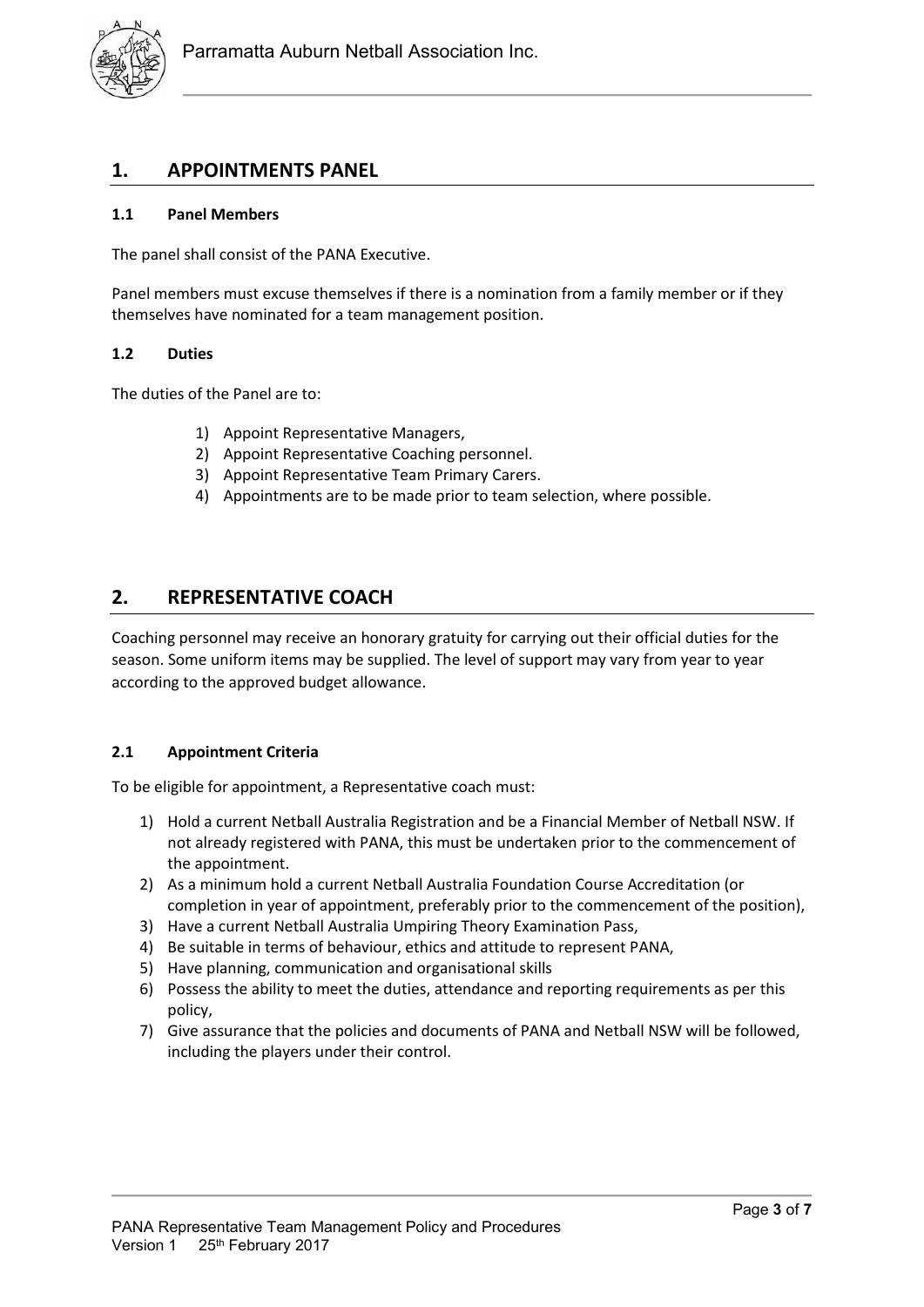

## **2.2 Uniform**

The Representative Coach:

- 1) Must wear the PANA uniform at all Representative games, and
- 2) Is encouraged to wear the PANA uniform at all training and timetabled events
- 3) The PANA uniform can be either PANA full tracksuit or PANA shirt and shorts or black pants.
- 4) The PANA Executive committee will inform Coaches of the current elected uniform.

## **2.3 Duties**

The Representative Coach will:

- 1) Report to the Coaching Convenor and liaise with Representative Convenor,
- 2) Organise training sessions necessary for the development of players,
- 3) Liaise with the Assistant Coach (if appointed) to devise a Programme for player development and team preparation,
- 4) Liaise with the team Manager,
- 5) Report immediately to the Representative Convenor, any player who fails to fulfil their commitment or is at risk of not fulfilling their commitment,
- 6) Select a team to participate in each match and adhere to the minimum playing % PANA Executive nominate for carnivals or NSW Netball nominate for State Age Championships.
- 7) Attend meetings as determined by the Representative Convenor or Coaching Convenor,
- 8) Attend training sessions and games,
- 9) Attend squad training (if applicable),
- 10) Be available to attend selection trials as observer,
- 11) Contact the Coaching Convenor if unavailable for an extended period of time,
- 12) During the period of appointment, be available on at least 2 occasions to deliver coaching education for PANA,
- 13) Attend professional development opportunities,
- 14) Submit all reports as requested by the Coaching Convenor and Representative Convenor,
- 15) Be responsible for returning in good order and condition all equipment within 4 weeks of competition conclusion, and
- 16) Attend all competitions as entered by PANA (if applicable).

# **3. REPRESENTATIVE ASSISTANT COACH**

Assistant Coaches may receive an honorary gratuity for carrying out their official duties for the season, unless it forms part of their senior representative player duties. Some uniform items may be supplied. The level of support may vary from year to year according to the approved budget allowance.

## **3.1 Appointment Criteria**

To be eligible for appointment, an Assistant Representative Coach must: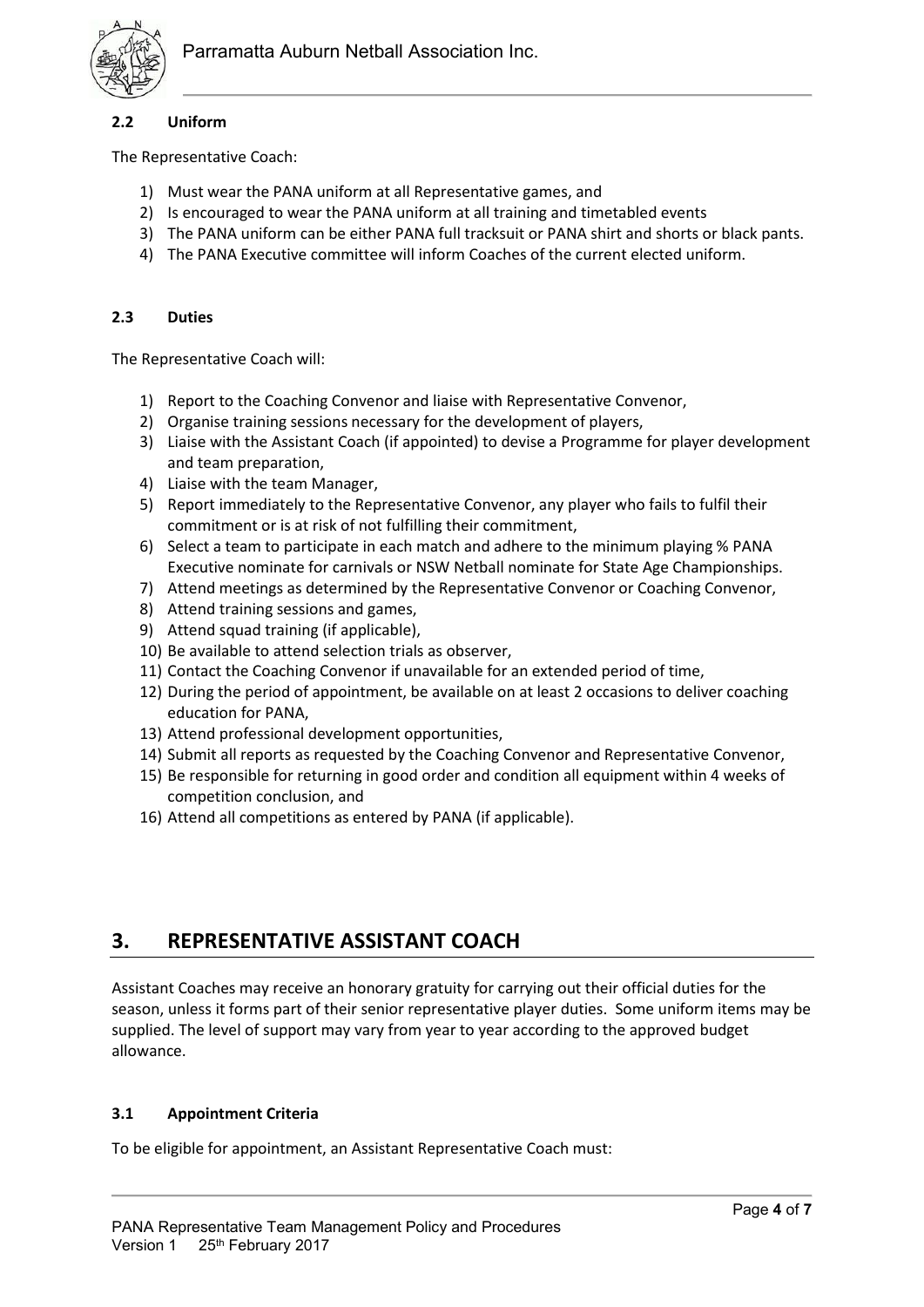

- 1) Have a current Netball Australia Registration and be a Financial Member of Netball NSW. If not already registered with PANA, this must be undertaken as soon as possible.
- 2) Hold a current Netball Australia Foundation Course Accreditation (or completion in year of appointment, preferably before training commences),
- 3) Hold a current Netball Australia Umpiring Theory Examination Pass,
- 4) Be suitable in terms of behaviour, ethics and attitude to represent PANA,
- 5) Give assurance that the policies and documents of PANA and Netball NSW will be followed, including the players that they are in control of.

## **3.2 Uniform**

The Representative Assistant Coach:

- 1) Must wear the PANA uniform at all Representative games, and
- 2) Is encouraged to wear the PANA uniform at all training and timetabled events
- 3) The PANA uniform can be either PANA full tracksuit or PANA shirt and shorts or black pants.
- 4) The PANA Executive committee will inform Assistant Coaches of the current elected uniform.

## **3.3 Duties**

Assist the Coach in all duties as directed and per the coaching duties.

## **4. REPRESENTATIVE MANAGER**

Managers may receive an honorary gratuity for carrying out their official duties for the season, unless if forms part of their senior representative player duties. Some uniform items may be supplied. The level of support may vary from year to year according to the approved budget allowance.

## **4.1 Appointment Criteria**

To be eligible for appointment, a Representative Manager must:

- 1) Have a current Netball Australia Registration and Financial Member of PANA,
- 2) Hold a current Netball Australia Umpiring Theory Examination Pass,
- 3) Be Suitable in terms of behaviour, ethics and attitude to represent PANA,
- 4) Have planning, communication and organisational skills,
- 5) Possess the ability to meet the duties, attendance and reporting requirements as per this policy
- 6) Give assurance that the policies and documents of PANA and Netball NSW will be followed, including all coaches, assistant coaches, players and parents within the team.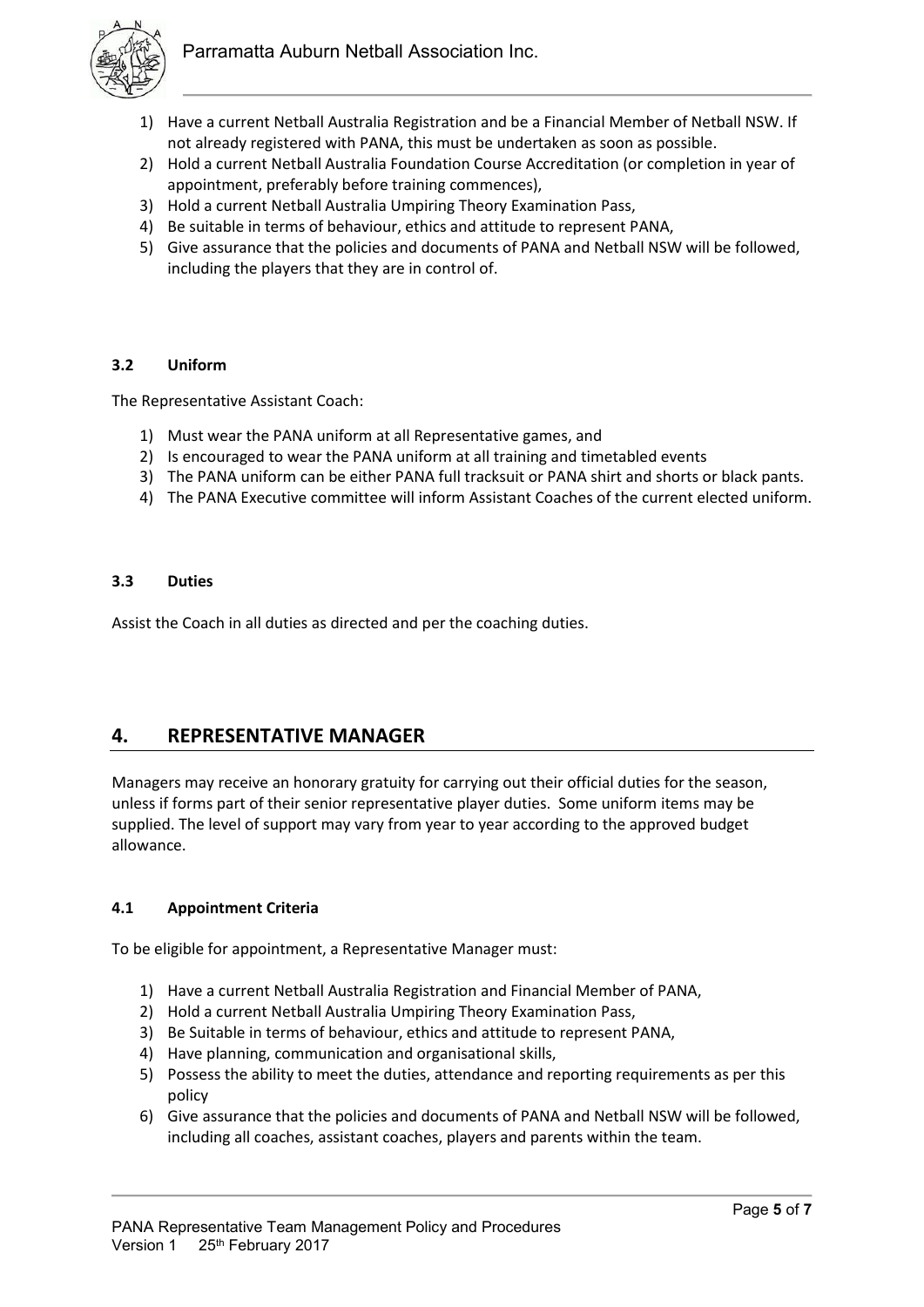

## **4.2 Uniform**

- 1) The Representative Manager Must wear the PANA uniform at all Representative games, and
- 2) Is encouraged to wear the PANA uniform at all training and timetabled events.
- 3) The PANA uniform can be either the PANA full tracksuit, or PANA shirt and shorts or black pants.
- 4) The PANA Executive committee will inform Assistant Coaches of the current elected uniform.

## **4.3 Duties**

The Representative Manager will:

- 1) Be the Liaison Officer for all members of the team,
- 2) Be responsible for the conduct, well-being and appearance of all Representatives within their team,
- 3) Act as Primary Care Person at all competition games and training sessions if necessary, unless a Primary Carer is appointed.
- 4) Submit all reports as requested by Representative Convenor and Coaching Convenor,
- 5) Provide names of the Captain and Vice-Captain to the Representative Convenor,
- 6) Liaise with Coach, Assistant Coach (if appointed) and Representative Convenor on all team logistics,
- 7) Liaise with player and/or parents in relation to player injury management,
- 8) Have the final decision on player welfare,
- 9) Provide information to parents and/or players,
- 10) Organise Bench personnel, and ensure NNSW accreditation is valid where necessary,
- 11) Collect the draw at all competitions,
- 12) Ensure that the coach and Representative Convenor receives all information pertaining to any injury or illness of a team member,
- 13) Be responsible for returning in good order and condition all equipment within 4 weeks of competition conclusion,
- 14) Attend meetings as determined by Representative Convenor,
- 15) Liaise with Representative Convenor for all matters relating to the PANA Representative uniform package,
- 16) Perform such duties as delegated by the Representative Convenor or Coach,
- 17) Be responsible for the whereabouts of all team members whilst participating in PANA sanctioned events,
- 18) Attend training sessions, games and any event in which the team is participating as required,
- 19) Attend professional development opportunities,
- 20) Attend selection trials if desired,
- 21) Attend squad training (if applicable),
- 22) Contact the Representative Convenor if unavailable for an extended period of time,
- 23) Ensure all players understand they should have a current Netball Australia Umpiring Theory Pass, with exception of the 11 years Squad.